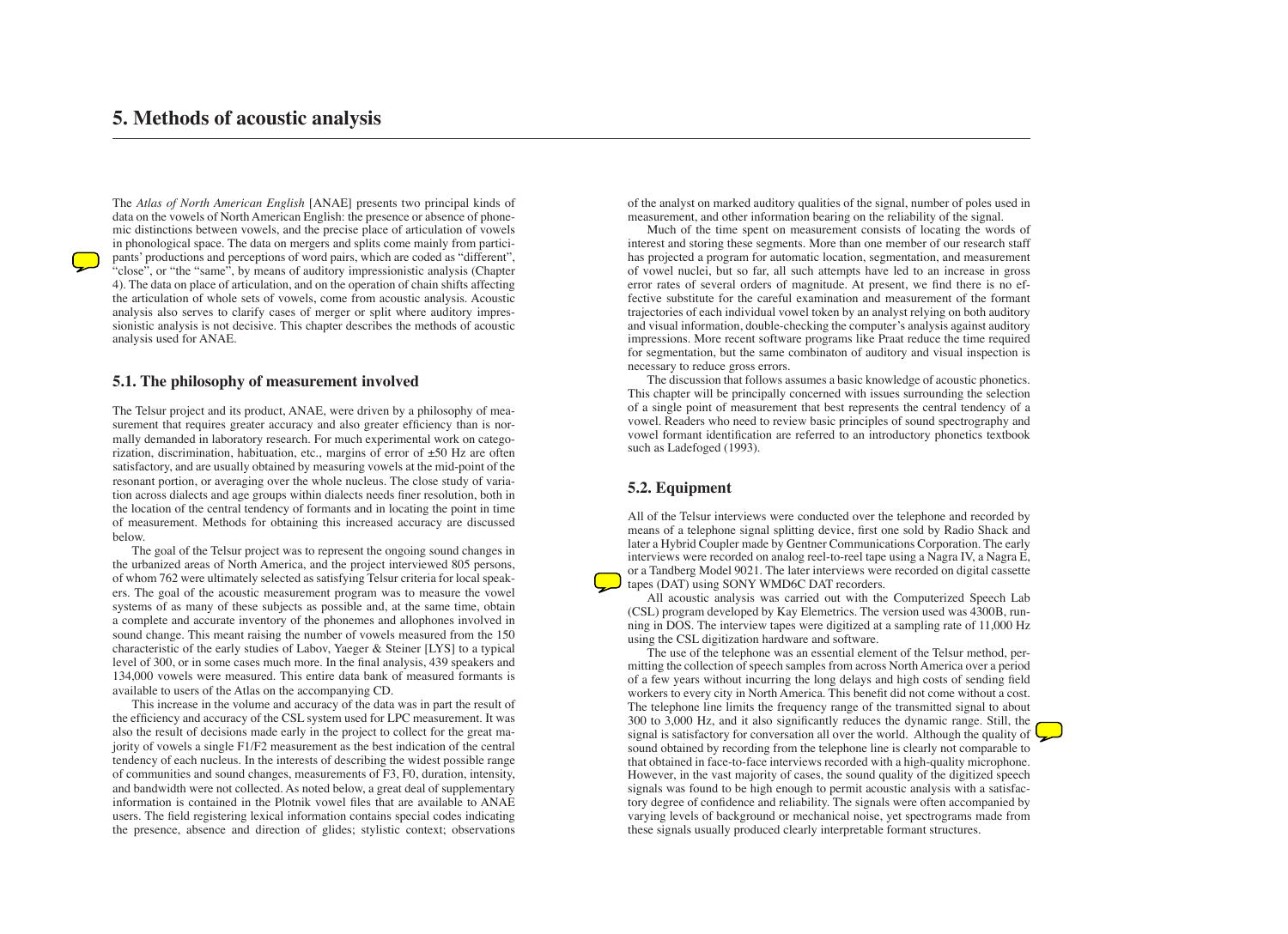#### **5.3. Acoustic analysis of telephone interviews compared to face-to-face interviews**

The Philadelphia study found the most significant differences in measurements of the high vowels, which were lower in the telephone recordings by 30– 50 Hz. For the Telsur survey, a face-to-face interview was conducted with one speaker who had been interviewed by telephone, a 32-year-old man in Cedar Rapids, Iowa. This study confirmed the previous finding that telephone recordings registered lower values for F1. The mean difference between telephone recording and face-to-face recording values for F1 was 41 Hz. Insofar as this tendency is general, it will not affect the results of the analysis, since all comparisons are made across telephone interviews, and the normalization routine discussed in Section 5.6 will compensate for any skewing from one telephone handset to another. There are two exceptional cases to be noted. For /e/ before nasals, telephone recordings showed higher F1 values. Thus raising of  $/e/$  in this environment is apt to be understated by the effect of telephone recording. However, the major sound change affecting this allophone is the merger of  $/i/$  and  $/e/$  before nasals, which is traced through minimal pair judgments rather than acoustic measurement (Chapter 9).

The study of language change and variation in Philadelphia utilized a series of 60 telephone interviews to obtain a geographically random sample of the city (Hindle 1980). Comparisons of these recordings with recordings of face-to-face interviews are reported in Labov 1994: Ch. 5. Telephone recordings were shorter and more formal than the face-to-face neighborhood recordings and obtained results that were less advanced in the direction of the sound changes being studied. To the extent that this finding applies to the data of the Telsur survey, the findings on the extent of sound changes in progress may be understated.

The largest differences in the comparisons made between telephone and direct recording are found in /iy/, where F1 was lower and F2 higher in telephone recordings. Lowering and backing of the nucleus of /iy/ is a defining feature of the third stage of the Southern Shift, so the bias of telephone recording will understate the extent of that sound change. The bias will be most important when face-to-face recordings are compared directly to telephone recordings without normalization, where we can expect face-to-face recording to show stronger movement in this third stage.

#### **5.4. Selection of tokens for analysis**

*Segmentation*. The words containing the target vowels were extracted from 20 second sections of digitized speech and stored in CSL's .NSP format in a directory established for each speaker. They were of four types, each representing a different style of speech (see Chapter 4 for the structure of the Telsur interview):

- 1. elicited minimal pairs (e.g. *cot* and *caught*; *pin* and *pen*);
- 2. elicited semantic differential items (e.g. *unhappy* and *sad*; *pond* and *pool*);
- 3. elicited word lists (e.g. counting from 1 to 10; days of the week; breakfast foods);
- 4. spontaneous speech (e.g. responses to demographic questions and discussion of issues of local interest, such as the state of downtown).

In the spontaneous speech category, only fully stressed tokens, bearing the primary stress of a phrase as well as primary syllable-stress within the word, were selected for analysis. This was to ensure that automatic processes of vowel reduction and centralization in non-primary stress environments would not interfere with the analysis of regional patterns and that each token studied would provide an opportunity to observe the maximum extent of the sound changes under study.

Given that much of the data came from spontaneous speech, it was not possible to obtain an identical set of data from each speaker. The selection of tokens for analysis was constrained by the set of words that occurred in 20–30 minutes of conversation. Within this constraint, the analyst aimed at segmenting a similar balance of vowels and allophones for each speaker. As a general principle, each vowel phoneme or allophone was represented by no fewer than three tokens. In most cases, five to ten tokens of each vowel and allophone were collected. Collection of the most frequently occurring allophones was limited to approximately ten tokens, in order to prevent skewing of the representation of the speaker's vowel space by an over-representation of one or two vowels. By these methods, approximately 300 tokens were selected for each speaker. Some speakers had as few as 200 tokens, where conversation was limited, or low signal quality prevented the analysis of parts of the interview. Others had 400 to 500 tokens, where sound quality was good and conversation lengthy. The total number of measurements for 439 speakers was 134,000, an average of 305 tokens per speaker.

### **5.5. Selection of points of measurement**

Once tokens from a speaker's interview had been digitized and saved as .NSP files, each token was called up in turn for spectrographic and linear predictive coding (LPC) analysis. The bandwidth of the spectrograms was 500 Hz, and the LPC analysis was computed at either 8, 10, 12, or 16 poles, depending on the strength of the signal. Where formants appeared to be missing, the number of poles was increased; where there were too many formants, the number was decreased.

While it is possible to measure many different aspects of vowel articulation using a spectrogram, Telsur accepted the findings of DeLattre et al. (1952), Cooper et al. (1952), and Peterson and Barney (1952), that the quality of most English vowels can be adequately represented by the frequency of the their first and second formants, reflecting their height and advancement, respectively. Duration, rounding, nasality, pitch, tone, and laryngeal tension can also play an important role in vowel quality, but LYS demonstrated that a plot of F1 against F2 illustrates the most salient regional and social differences in the pronunciation of the vowels of North American English, including both vowel shifts and differences in phonemic inventory.

The general principle followed by Telsur is that no means of instrumental analysis can be considered reliable without some degree of auditory confirmation. LPC analysis is more precise than auditory impressions in some respects, but it is also subject to errors much greater than those found with auditory analysis, particularly when an incorrect number of formants is identified. Analysts continually use their knowledge of acoustic–auditory relations in deciding whether an appropriate number of formants has been located and in choosing the correct point in the time series for measurement (see below). Nevertheless, it is not possible for the analyst to recognize some gross errors until the analysis is completed and the entire vowel system is projected. For each of the 439 speakers analyzed acoustically, the F1/F2 plots produced by Plotnik (see below) were closely compared with auditory impressions. Two types of measured values were examined most closely. Outliers from the main distribution were re-played and compared to samples from the main distribution. They were accepted as valid tokens only if the auditory impressions differed in ways comparable to the measured differences. Secondly, special attention was given to cases where vowels from different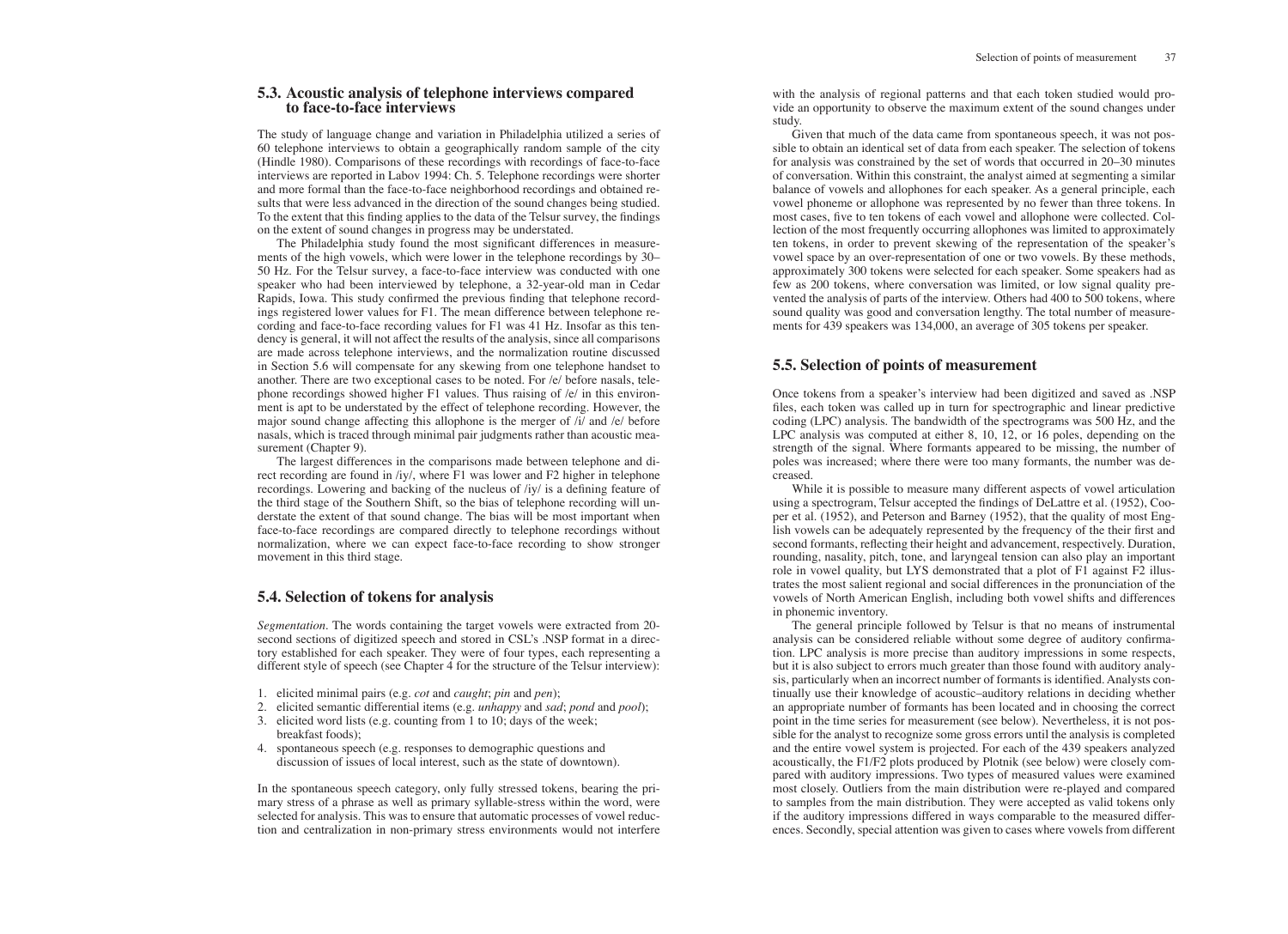word classes showed the same F1/F2 values. (In such cases, word class assignment is typically disambiguated by an offglide.) Though in most cases these were valid indications of merger, there are configurations where differences are heard that do not correspond to F1/F2 differences, indicating the limitations of the twoformant axes in defining vowel timbre.<sup>1</sup>

There are many possible approaches to the measurement of F1 and F2. A series of paired measurements taken at every pitch period would provide a wealth of detail on every movement of the tongue over the course of the vowel, including the nature of opening and closing transitions, and of on-glides and off-glides. While it is easy to plot an array of sequential measurements of a single vowel, plotting 300 such trajectories for a single speaker would obscure any pattern and preclude the goal of describing the vowel systems of North America. Moreover, inter-speaker comparisons, the central concern of dialectological or sociolinguistic research, are not feasible with trajectories, since precise points of comparison would be difficult to establish and quantitative analysis is problematic. For these reasons, the Telsur project followed the practice of LYS in representing the central tendency of each vowel with a single pair of F1/F2 values. The best choice of a single point of measurement therefore became the central methodological issue in the acoustic analysis that underlies the Atlas.

One approach to the representation of a vowel with a single measurement of F1 and F2 would be to take an average of the frequency of these formants over the whole course of the vowel's nucleus. While this technique has the advantage of reducing the likelihood of erroneous measurements, it runs the risk of missing important information about details of vowel articulation that can distinguish one region or speaker from another. Where a vowel's nucleus is characterized by a steady state in both formants, a nuclear average would seem adequate, as long as it did not include pre- or post-nuclear transitional values. However, many vowels involve a clear point of inflection in one or both formants at a specific point in the nucleus. A point of inflection indicates the moment when the tongue stops its movement away from an initial transition into the vocalic nucleus and begins moving away from the nucleus, either into a glide (in the case of a diphthong) or toward the position required for the next segment. As such, it is also the best representation of the vowel's overall quality, and gives a more accurate portrayal of the extent to which a speaker participates in a sound change than a nuclear average. Listeners appear to be sensitive to such points of inflection, perhaps because they are the best indication of the vowel's target.

The identification of points of inflection depends on an analysis of the central tendency of each vowel – the main trajectory of the tongue during its articulation. The central tendency of most short vowels and many long upgliding vowels is a downward movement of the tongue into the nucleus, followed by a rise out of the nucleus into the glide or following segment. The acoustic reflection of this fall and rise is a rise and fall in F1, with a maximal value of F1 representing the lowest point reached by the tongue. Vowels displaying this tendency were therefore measured at the point where F1 reached its maximal value. F2 was then measured at the same point, since measuring it at any other point would suggest a vowel quality that did not in fact occur.

The major exception to the principle of using the F1 maximum as a point of measurement occurs with those vowels whose central tendency is not so much a lowering and raising of the tongue as a movement of the tongue towards and then away from the front or rear periphery of the vowel space; these are ingliding vowels. In these cases, a point of inflection in F2, indicating maximum displacement toward the front or back periphery, was used as the point of measurement, with F1 measured at the corresponding point. Vowels whose tendency was movement toward and away from the front periphery were measured at their F2 maxima; those moving toward and away from the rear periphery were measured at their F2 minima.

In North American English, ingliding vowels typically arise in two situations. The first type comprises both historically long and ingliding vowels, like /æh/ and /oh/ in the Mid-Atlantic region, and originally short vowels that have been tensed and raised along the peripheral track, like /æ/ in the Northern Cities Shift, and /e/ and /i/ in the Southern Shift. The second case is that of high upgliding vowels followed by liquids (*fear*, *pool*). The liquids are articulated in mid-central position and therefore have some of the same characteristics as central inglides. Depending on the height of the nucleus and inglide of ingliding vowels, the maximum value of F1 may in fact occur in the glide rather than in the nucleus. A point of inflection in F2 rather than the F1 maximum is therefore the best measure of their nuclear quality. The trajectory of F2 was also used in some cases to identify a more precise point of measurement within a steady-state in F1, especially when a point of inflection in F2 appeared to indicate the maximal distance from consonantal transitions on either side of the vowel. The most obvious inadequacy of single-point nuclear measurement is its failure to indicate the presence and quality of offglides. While some offglides are purely phonetic, having no contrastive function, others have phonemic status and play an essential role in distinguishing one vowel from another, as in the contrast between /ay/ and /aw/ in many English dialects. Moreover, while many of the most striking differences between English dialects involve variation in the position of the nucleus, others – including some of the best known – involve variation in the presence and quality of glides. The monophthongization of /ay/ in the Southern United States is the most obvious example, but subsequent chapters will reveal several other cases in which glides are as important as nuclei – in a few cases more important – in the differentiation of North American English dialects. Despite the importance of glides, in most cases it was found that the presence or

absence and quality of glides could be effectively indicated with a code included in the comments attached to the measurements of nuclear quality, and that an actual measurement of the glide target was not necessary. These codes were used where the nature of the glide deviated from the norm for the vowel class or dialect in question, as when an upgliding vowel was monophthongal or a short vowel had developed an inglide. They were also used where the presence of a glide was one of the local features under study, as with the monophthongization of  $\langle$ ay $\rangle$  in the South, or of /aw/ in Pittsburgh, or the development of a back upglide in Southern pronunciations of /oh/.

Though the normal practice was not to measure the endpoint of glides, the vowel files do include several thousand such measurements.2 Glide measurements were made particularly for back glides that are shifted frontwards,<sup>3</sup> the midpoints and endpoints of "Southern breaking",<sup>4</sup> and the "Northern breaking" of short-*a* into two morae of equal length.5

<sup>1</sup> In such residual cases, the normal course is to consider additional measurements of duration, F0, F3, or bandwidths, but the use of these well-known parameters has not in general proved useful in accounting for anomalies in F1/F2 measurements.

<sup>2</sup> In the vowel files provided with the accompanying ANAE CD, this coding appears in curly brackets following the word identification. The codes  $\{f, b, i, m\}$  represent front upgliding, back upgliding, ingliding and monophthongal vowels respectively.  $\{s\}$  represents shortened monophthongs,  $\{br\}$  the second half of a broken /æ/. The notation  $\{g\}$  is used whenever the measurement represents the endpoint of a glide.

<sup>3</sup> Chapter 12 notes that "The 7036 Telsur records of /uw/ include 42 tokens where such a fronted upglide was noted by the analyst".

Often referred to as the Southern drawl; see Chapter 18.

<sup>5</sup> Chapter 13 presents a detailed analysis of this phenomenon, which includes the 1,025 measurements of the second half of such tokens.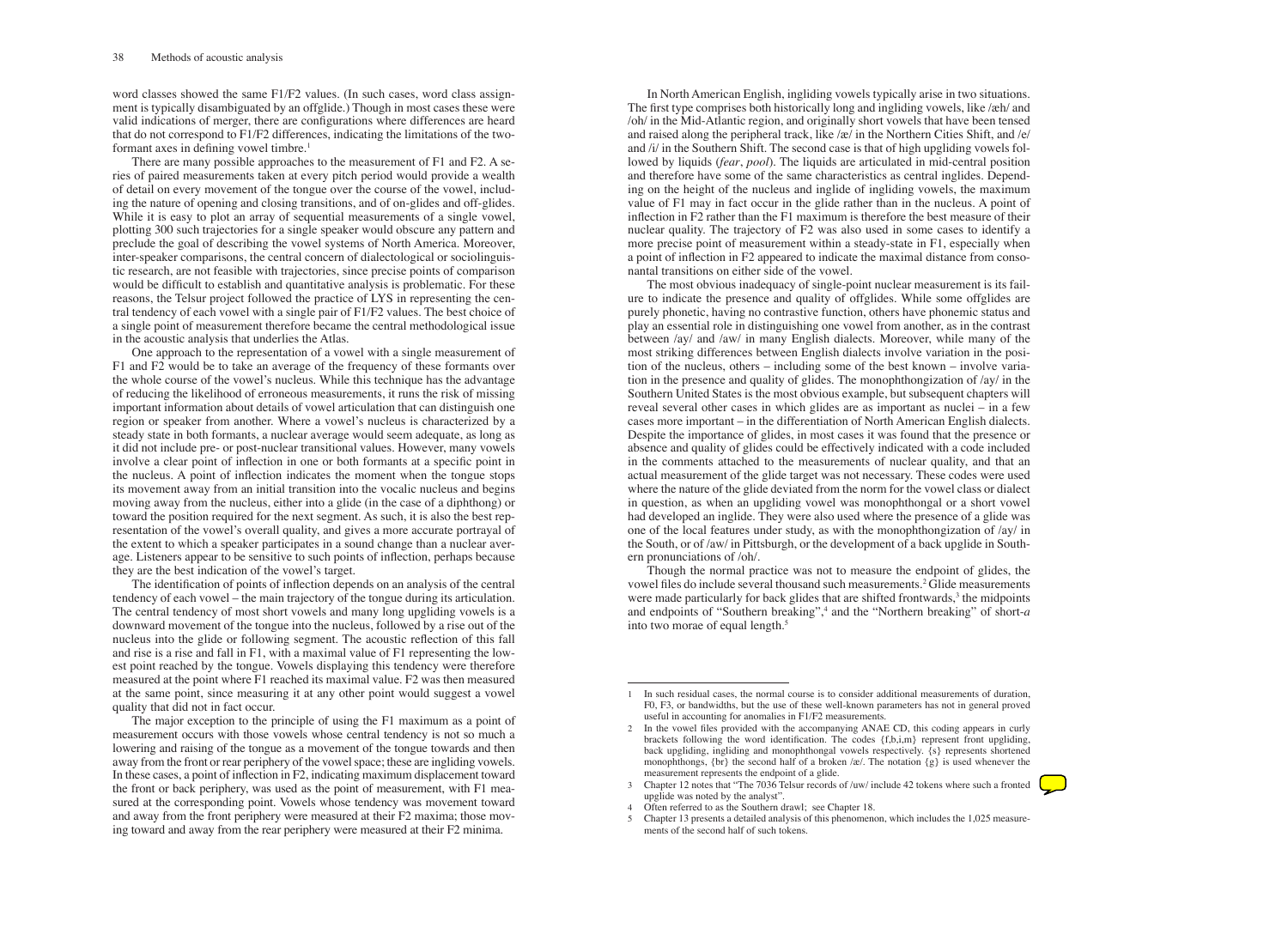### **5.6. Format and content of vowel files**

Log files of the vowel analysis conducted using CSL were produced, facilitated by macros written for the Telsur implementation. These log files were transformed into the six-field format used by the Plotnik program, which produces the displays of vowel systems in this volume. These 439 files are found in the **Telsur/pln** folder on the ANAE CD,

- 1 Thelma M., 31, Birmingham, AL TS 341<br>2 560,6.992571
- 
- 2 560,6.992571<br>3 480,1808,1.1
- 3 480,1808,,1.1118,1,slip {i}<br>4 539,1531,,1.1121,1,fib2 {g}
- 4 539,1531,,1.1121,1,fib2  $\{g\}$  -5-<br>5 364 2188 1.1121 1 fib2  $\{i\}$  -5-
- 5 364,2188,,1.1121,1,fib2  $\{i\}$  -5-<br>6 378,2246,,1.14264,1.kidney2  $\{i\}$
- 6 378,2246,,1.14264,1,kidney2  $\{i\}$ <br>7 451.2173..1.16123.1.mixed2 -- 8
- 7 451,2173,,1.16123,1,mixed2 -- 8p<br>8 524,2173,.1.16123,1,mixed -- 8p;1 8 524,2173,,1.16123,1,mixed -- 8p; hi pitch; F1 from spectrogram"

The input format for PLOTNIK is a comma-delimited text file which may be read with a text editor like Word, or a spreadsheet like Excel, saving the data as text with comma delimiters between items (Excel's CSV format). The file begins with the following format:

*line*

.. ....

The first line is a **header** with information the speaker's name, age, place of origin and an identifying number.6 The second line gives the number of vowels measured (number of tokens) and the group log mean for normalization. The third and all following lines contain the tokens themselves. Each token consists of six items separated by a comma.

The first three items are integral formant measurements in Hertz; F3 is blank in the Telsur files.

The fourth item is the vowel class, a number or letter code for the structural category of which the particular token is an instance. These numerical codes, based on the subsystems of the initial position in Chapter 2, are explained in detail in the documentation for the ANAE CD.

The fifth item in the string is reserved for impressionistic ratings of **Stress,**  with values of 1 (primary), 2 (secondary), or 3 (unstressed). This is always 1 in Telsur files.

The sixth item is a descriptive comment. It begins with the standard orthographic representation of the word in which the vowel token occurs, and also contains information on the presence or absence of a glide along with its direction, contextual style, and observations of the analyst on any unusual auditory or acoustic aspects of the signal. The sixth item might read:

bad {i} -4- 10p; interp. F2.

This indicates that the word being analyzed is *bad*; that there was an inglide after the nucleus; that the contextual style was 4, the semantic differential (see Chapter 4); that the analysis was done at 10 poles, rather than the 12 poles that was the default filter order for this speaker; and that the measurement of F2 was interpolated between two neighboring LPC points, because the F2 point corresponding in time to the desired F1 point was missing. The majority of entries are not this complex, and contain no more than the numerical and orthographic identification of the token.

### **5.7. Normalization**



*Figure 5.1.* Format of data token

An essential feature of all ANAE analyses and comparisons of vowel systems is normalization, the adjustment of all vowel systems to a common framework that eliminates differences in acoustic realization that are due to differences in vocal tract length. Studies such as Peterson and Barney 1952 illustrate the fact that men, women, and children have very different physical realizations of vowels that sound "the same" to a listener. The task of normalization is to find a mathematical function that does the same work as the normalizing ear of the listener, compensating for the physical differences in articulatory systems. At the same time, we must preserve those differences in phonetic realization that are actually present in the speech community; the sound changes that ANAE is designed to study may be realized as actual differences between the speech of men, women, and children.

Although several studies have shown that the relationship between men's, women's, and children's vowel systems is not exactly linear, several linear functions give a good approximation. One of these is the log-mean normalization explored by Nearey (1977). Labov (1994) reports the studies of four normalization methods by the Philadelphia project on language change and variation. Of the various methods tested, the log-mean normalization was most effective in eliminating male–female differences due to vocal tract length and preserving the social stratification of stigmatized variables that had been established by auditory impressions.

The log-mean normalization is a uniform scaling factor based on the geometric mean of all formants for all speakers.

$$
G = \frac{\sum_{k=1}^{p} \left( \sum_{j=1}^{m} \left( \sum_{i=1}^{n} \ln(F_{i,j,k}) \right) \right)}{m * \sum_{i=1}^{p} n_i}
$$

Here *p* is the number of speakers measured; *m* is the number of formants for the Telsur data is 2; and *n* is the number of tokens measured for a given speaker. To normalize any given speaker, this group log mean G is subtracted from the individual log mean S for that speaker:



<sup>6</sup> More complete identifying information is found on the Telsur/Master.wks spreadsheet under the TS number.